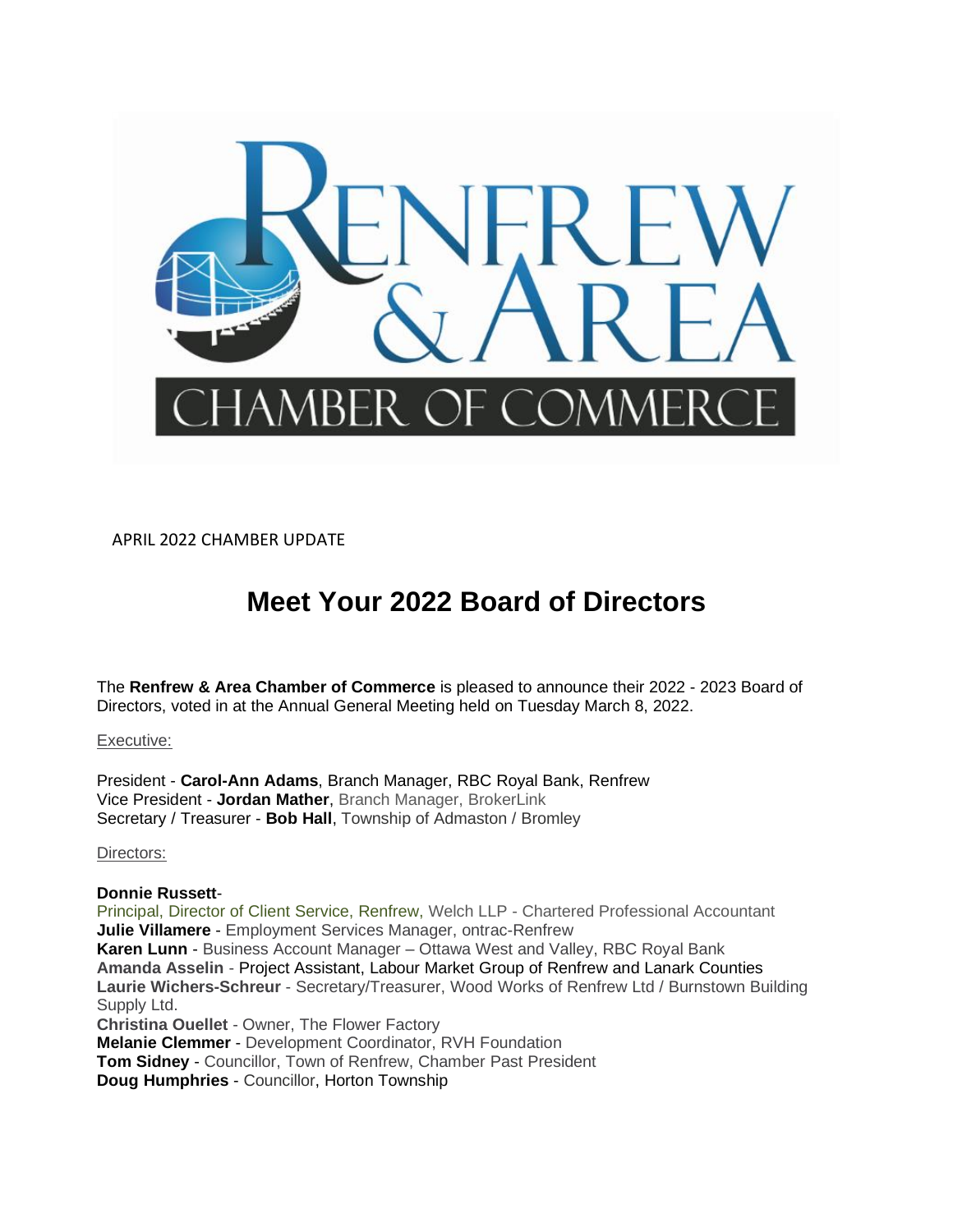**Lucie Perrier** - Councillor, Township of Greater Madawaska

Renfrew & Area Chamber of [Commerce](https://r20.rs6.net/tn.jsp?f=001sneJKeN33Acg0bSdSDr7j23ioFplgdC8cZHuGHYV9FrHldwxv54Dxr8vqhAV7l3xlq5YtkDFotR0l2qmXu006wpA-nOg6Wj2Sd4VNdJ98yNj28tJLTx8Yjsh72HaR_4nVhbdk9Fe41h9bvAq3-i4OKOxPhOpKnYB&c=AWJHF55b22eUxujmkIE9oPlSqIfs2dD46UGA6hUgMBOVzpvMrMm33w==&ch=_g5uCqbw5dMilYwP6xZE7jSX8YlISR73wZP-7k43nlwM1U-xaDwmLQ==)

# 2022 Chamber Scheduled Events

**Annual Home Garden and Leisure Show** - May 6th and 7th at Ma-Te-Way. The Chamber has a booth at the show. If you have any swag, brochures, flyers, business cards that you would like display on the table please reach out to Gail at the office. This is an awesome opportunity to showcase your business

**New to the Frew / Community Organizations** - Wednesday September 21, 2022

**Annual Community Awards Celebration -** Thursday October 20, 2022



Chamber Office

The Chamber Board of Directors continues to meet via ZOOM meetings. Our next Board of Directors Meeting is scheduled for Tuesday May 17, 2022, beginning at 8:00 a.m. All members are welcome to attend the meeting, reach out to the Chamber office for the Zoom link.

The Chamber office is open Monday to Friday from 9:00 am to 3:00 pm.

If you are planning an event, reach out to the Chamber office, we can help spread the word.

Our office has a very good supply of Rapid Antigen Tests and are available to local businesses who employ under 150 employees. Contact the office to place your order and arrange pick up.